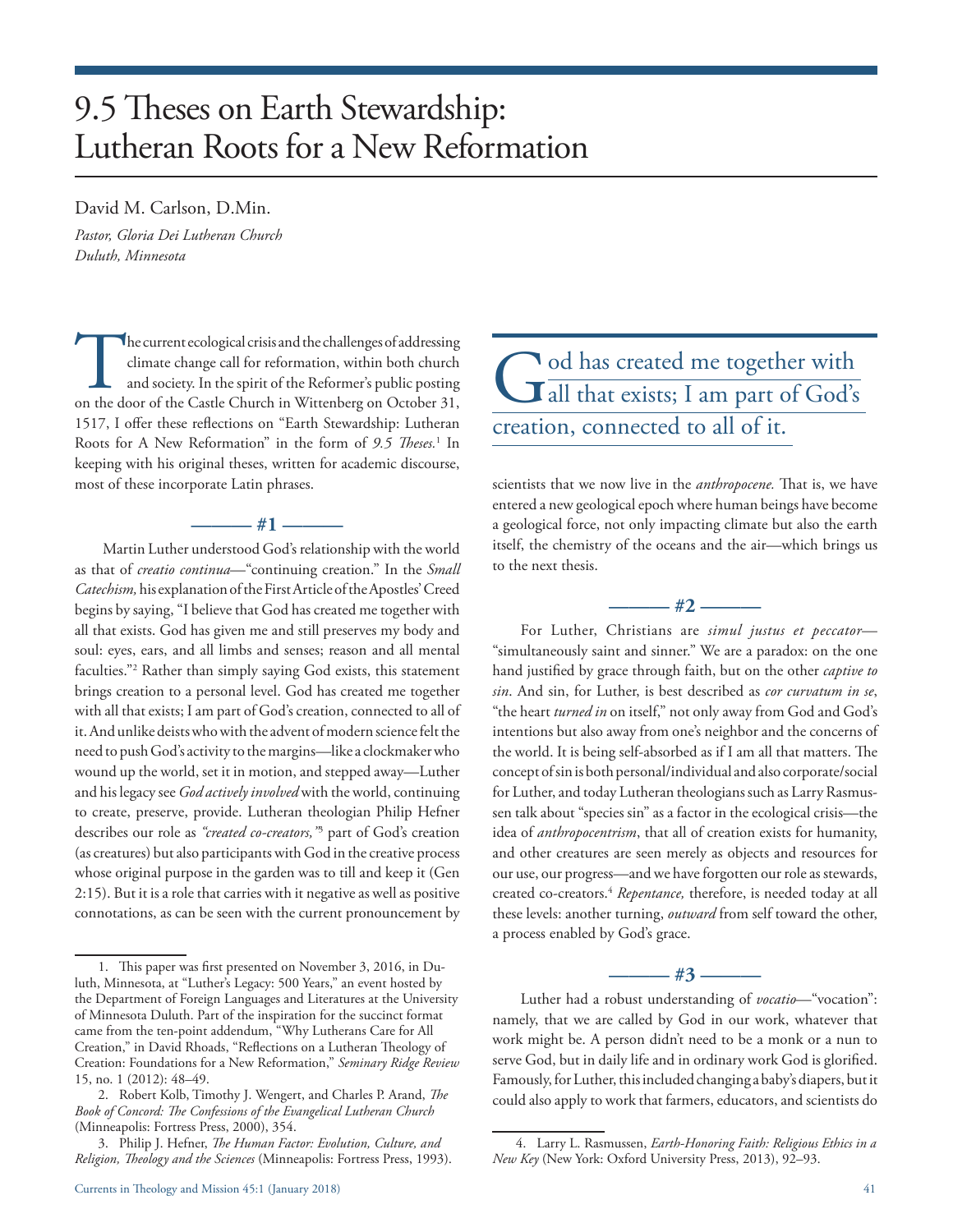Luther's... understanding of vocation<br>
embraces the idea of using all our embraces the idea of using all our God-given capacities and knowledge to serve God's purposes, which includes addressing current ecological challenges.

today. Our bishop likes to say the Lutheran church was born out of both the church and the university, and Luther's commitment to public education for both girls and boys and his understanding of vocation embrace the idea of using all our God-given capacities and knowledge to serve God's purposes, which includes addressing current ecological challenges.5*Advocacy*, also rooted in *vocatio*, cries out for justice on behalf of those underrepresented in decisionmaking, including those living in poverty, future generations, and the rest of the creation.

For Luther, *finitum capax infinitum*—"the finite is capable of bearing the infinite." Lutheran sacramental theology traditionally emphasizes Christ's presence *in, with, and under* the elements, the finite bread and wine are capable of bearing the body and blood of Christ, when accompanied with the word of God. This is how Lutherans articulate Christ's real presence in Holy Communion. But Luther goes further to say Christ's presence in the Eucharist actually testifies to God's presence in the *whole creation*. It is worth reading Luther at length on this point:

**——— #4 ———**

God is substantially present everywhere, in and through all creatures, in all their parts and places, so that the world is full of God and He fills all, but without His being encompassed and surrounded by it. He is at the same time outside and above all creatures. These are all exceedingly incomprehensible matters; yet they are articles of our faith and are attested clearly and mightily in Holy Scripture. … For how can reason tolerate it that the Divine Majesty is so small that it can be substantially present in a grain, on a grain, through a grain, within and without, and that, although it is a single Majesty, it nevertheless is entirely in each grain separately, no matter how immeasurably numerous these grains may be? … And that the same Majesty is so large that neither this world nor a thousand worlds can encompass it and say: "Behold, there it is!" … His own divine essence can be in all creatures collectively and in each one individually more profoundly, more intimately, more present than the creature is in itself, yet it can be encompassed nowhere and by no one. It encompasses all things and dwells in

all, but not one thing encompasses it and dwells in it.<sup>6</sup>

Here is a tremendous theological asset for our reflections on faith and earthkeeping: the conviction that God is dwelling *in, with, and under all creation*. It helps recapture a *sacramental* understanding of the natural world in stark contrast to the modern industrial one.

# **——— #5 ———**

As the above quote also illustrates, God is both revealed and concealed in creation, both present and hidden, behind what Luther called the *larva Dei*—"masks of God." The idea is one of humility before God, that God can't be pinpointed or boxed in by the cosmos or encompassed by any one thing, yet God *hides*  himself in the stuff of the earth, in ordinary, everyday life. Here are a few more examples from *Luther's Works:*<sup>7</sup>

- The power of God ... must be essentially present at all places, even in the tiniest tree leaf. (*LW* 37:57)
- • Therefore, indeed, he must be present in every single creature in its innermost and outermost being, on all sides, through and through, below and above, before and behind, so that nothing can be more truly present and within all creatures than God himself with his power. (*LW* 37:58)
- • God is entirely present, personally and essentially, in Christ on earth … in the wilderness … in the garden, in the field … (*LW* 37:61)
- [God] wants to be praised for nourishing and cherishing, for He cherishes all creatures. He is not only the Creator, but He is also the Sustainer and Nourisher. (*LW* 5:197)
- God is in all creatures ... in even the smallest flowers! (*LW* 54:327)

Sometimes we may look for God thinking we know where to find him, and at other times God is hiding where we least expect God to be—which brings us to the next thesis.

God is substantially present everywhere, in and through all creatures, in all their parts and places, so that the world is full of God and He fills all.

<sup>5.</sup> See Cynthia D. Moe-Lobeda, *Resisting Structural Evil: Love as Ecological and Economic Vocation* (Minneapolis: Fortress Press, 2013).

<sup>6.</sup> Luther, *Daß diese Wort Christi "Das ist mein Leib" noch fest stehen, wider die Schwermgeister* (1527), in WA 23:134.34—23:136.36. English citation in H. Paul Santmire, *Before Nature: A Christian Spirituality* (Minneapolis: Fortress Press, 2014), 140. Cf. LW 37:59–60.

<sup>7.</sup> Martin Luther et al., *Luther's Works*, American ed., 55 vols. (Saint Louis: Concordia Pub. House, 1955).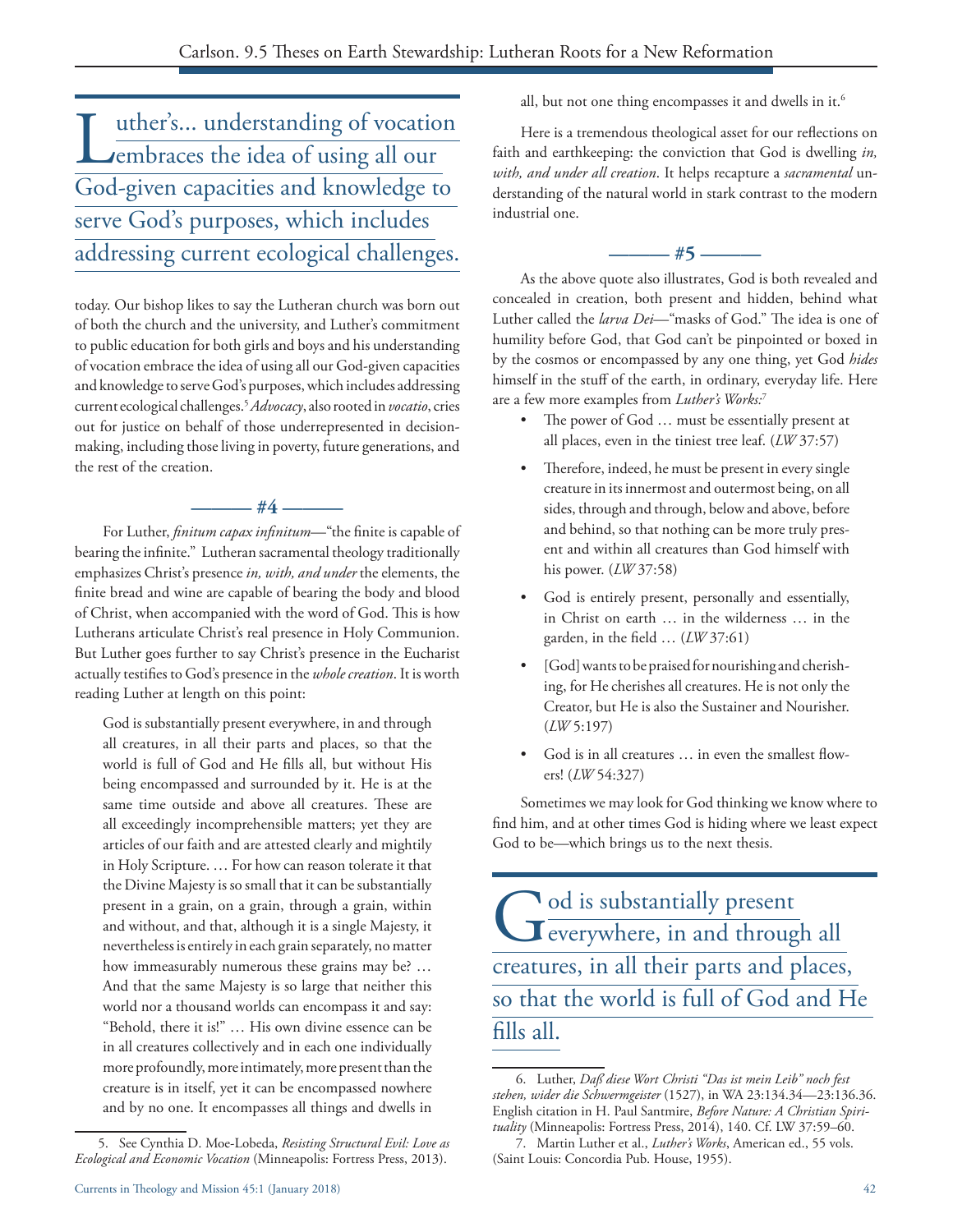$\begin{array}{c}\n\textcolor{red}{\displaystyle\prod_{\text{the cross is the culmination of}}}\n\end{array}$ the movement of the Creator toward all creation... whose capacity for compassion (suffering-with) expands beyond anthropocentric concerns to include the most vulnerable in nature.

**——— #6 ———** In the *theologia cruces*—"theology of the cross"—Luther articulated God's presence and work especially through the crucified, the godforsaken one on the cross, and thereby *God's solidarity* in Christ with all who suffer. So God is not only present in sunsets and the miracle of birth, but also in the "groaning of creation" (Rom 8:22). The theology of the cross prevents us from adopting a romantic view of nature and forces us to face the reality of our human-centered, earth-diminishing ways of life. The cross is the culmination of the movement of the Creator toward all creation, a movement that calls also for an *ecclesia cruces*—"a church of the cross"—whose capacity for compassion (suffering-with) expands beyond anthropocentric concerns to include the most vulnerable in nature. As Larry Rasmussen explains,

The moral assumption here is that the farther one is removed from that suffering present in creation, the farther one is from its central moral reality (such distance belongs to theologies of glory). And the closer one is to the suffering of creation, the more difficult it is to refuse participation in that afflicted life, humankind's or otherkind's (such intimacy is cross theology).<sup>8</sup>

Here is a helpful insight for the church: freed in Christ to serve the neighbor, we follow Christ into solidarity with the suffering world in order there to participate in its healing.

**——— #7 ———**

Throughout his life, Luther sang in worship of the *Salvator mundi*—"Savior of the world." We think of his time in the Augustinian monastery, and rhythms of prayer life and the church year. At Christmas, celebrating the birth of Christ, the assembly's response was, "Thou perennial hope of all, thou art come the salvation of the world," and on Good Friday, "Behold the wood of the cross on which was hung the salvation of the world. Come let us adore"9 —responses that continue in worship today. As the linchpin between *creation* and *new creation*, Jesus embodies the

redemption he effects for all creation, not only through his resurrection from the dead but also through his incarnate life as fully human—a *mammal* who depended on air, water, soil, climate, sunshine<sup>10</sup>—and through his solidarity with the most vulnerable in his ministry, crucifixion, and death. Lutheran scholar David Rhoads puts it this way:

Creation is not a stage or a backdrop on which human redemption is carried out. We have screened creation out of much of our reading of the Bible, where the natural order is an integral part of that which God is seeking to redeem and bring to fulfillment.<sup>11</sup>

God is not just concerned with human souls, but with the whole creation. And while Luther's concept of the *Savior of the world* might not have been directly emphasizing this broad redemptive scope, its essence is used in Lutheran prayers today. For example:

Blessed are you, O Lord our God, maker of all things. Through your goodness you have blessed us with these gifts. With them we offer ourselves to your service and dedicate our lives to the *care and redemption of all that you have made,* for the sake of him who gave himself for us, Jesus Christ our Lord. Amen.<sup>12</sup>

**——— #8 ———**

The Lutheran legacy is one of *semper reformanda*—"always reforming." Just as Martin Luther was moved by the promise of salvation by grace alone through faith alone to effect significant reforms in and through the sixteenth century church, so also leaders moved by the promise of redemption for all creation are called to work toward significant ecological reform in and through the church today. As Larry Rasmussen observes, the same liberating gospel that challenged "ecclesial systems of bondage" in Luther's day and offered "creative reform that resisted the corruption of the church" is at work today with a different purpose: "to rally the powers of faith for the long, hard transition from the unsustainable way of life of industrial-technological civilization to a durable future in ecological-technological civilization."13

The widespread and systemic problems of the ecological crisis call for comprehensive transformations—not only in society but also in the church, especially if it is to provide leadership in addressing them. David Rhoads describes worshiping in relationship *with* creation, preaching God's word for all creation, broadening our social justice concerns to include endangered species and vulnerable ecosystems, and creating communities that are alternatives to

<sup>8.</sup> Larry L. Rasmussen, "Waiting for the Lutherans," *Currents in Theology and Mission* 37, no. 2 (2010): 94–95.

<sup>9.</sup> Heinrich Denifle and Raymund Volz, *Luther and Lutherdom, from Original Sources* (Somerset, O.: Torch Press, 1917), 445–446.

<sup>10.</sup> Rhoads, "Reflections on a Lutheran Theology of Creation: Foundations for a New Reformation," 27.

<sup>11.</sup> Ibid., 8.

<sup>12.</sup> Inter-Lutheran Commission on Worship, *Lutheran Book of Worship* (Minneapolis: Augsburg Publishing House, 1978), 88. Emphasis added.

<sup>13.</sup> Larry L. Rasmussen, "Lutheran Sacramental Imagination," *Journal of Lutheran Ethics*: par. 17, http://www.elca.org/JLE/Articles/42 (accessed December 31, 2014).